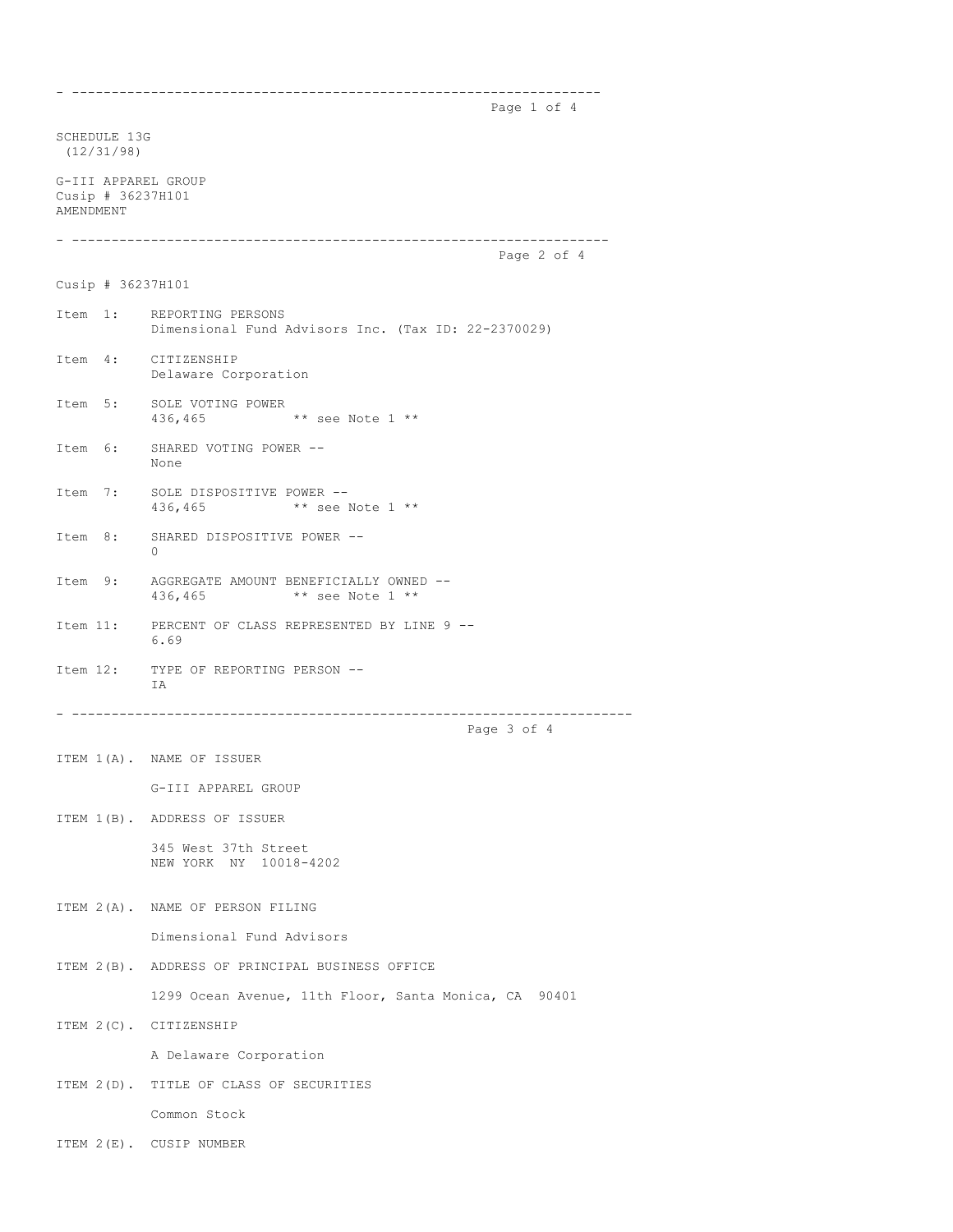36237H101

ITEM 3. This statement is filed pursuant to Rule 13d-1 (b), or 13d-2 (b) and the person filing is an investment advisor registered under section 203 of the Investment Advisors Act of 1940.

## - ---------------------------------------------------------------------

Page 4 of 4

ITEM 4. OWNERSHIP

- ITEM 4(a). AMOUNT BENEFICIALLY OWNED 436,465 \*\* see Note 1 \*\* ITEM 4(b). PERCENT OF CLASS 6.69 ITEM 4(c). NUMBER OF SHARE AS TO WHICH SUCH PERSON HAS: (i). SOLE POWER TO VOTE OR DIRECT THE VOTE -- 436,465 \*\* see Note 1 \*\* (ii). SHARED POWER TO VOTE OR TO DIRECT THE VOTE -- None (iii). SOLE POWER TO DISPOSE OR TO DIRECT DISPOSITION OF -- 436,465 \*\* see Note 1 \*\*
	- (iv). SHARE POWER TO DISPOSE OR TO DIRECT DISPOSISTION OF -- None

\*\* Note 1 \*\*

Dimensional Fund Advisors Inc. ("Dimensional"), an investment advisor registered under the Investment Advisors Act of 1940, furnishes investment advice to four investment companies registered under Investment Company Act of 1940, and serves as investment manager to certain other investment vehicles, including commingled group trusts. (These investment companies and investment vehicles are the "Portfolios"). In its role as investment advisor and investment manager, Dimensional possesses both voting and investment power over the securities of the Issuer described in this schedule that are owned by the Portfolios. All securities reported in this schedule are owned by the Portfolios, and Dimensional disclaims beneficial ownership of such securities.

- ITEM 5. OWNERSHIP OF FIVE PERCENT OR LESS OF A CLASS If this statement is being filed to report the fact that as of 12/31/98 the reporting person has ceased to be the beneficial owner of more than five percent of the class of securities, check the following: [ ]
- ITEM 6. OWNERSHIP OF MORE THAN FIVE PERCENT ON BEHALF OF ANOTHER PERSON All Securities reported in this schedule are onwed by advisory clients of Dimensional Fund Advisors Inc., no one of which to the knowledge of Dimensional Fund Advisors Inc. owns more than 5% of the class. Dimensional Fund Advisors Inc disclaims beneficial ownership of all such securities.
- ITEM 7. IDENTIFICATION AND CLASSIFICATION OF THE SUBSIDIARY WHICH ACQUIRED THE SECURITY BEING REPORTED ON BY THE PARENT HOLDING COMPANY: Not Applicable
- ITEM 8. IDENTIFICATION AND CLASSIFICATION OF MEMBERS OF THE GROUP Not Applicable
- ITEM 9. NOTICE OF DISSOLUTION OF GROUP Not Applicable
- ITEM 10. CERTIFICATION By signing below I certify that, to the best of my knowledge and belief, the securities referred to above were acquired in the ordinary course of business and were not acquired for the purpose of and do not have the effect of changing or influencing the control of the issuer of such securities and were not acquired in connection with or as a participant in any transaction having such purposes or effect.

After reasonable inquiry and to the best of my knowledge and belief, I certify that the information set forth in this statement is true,